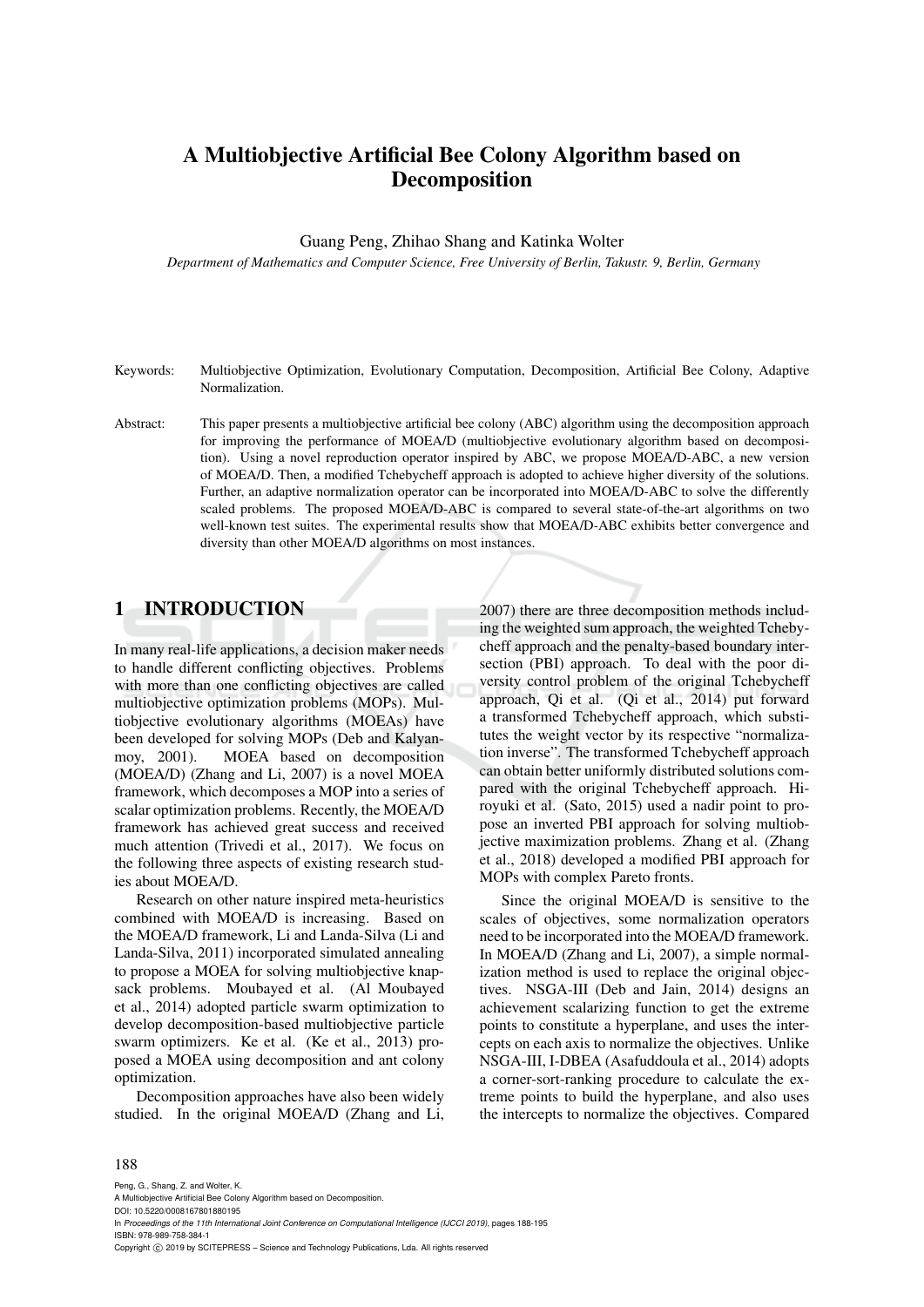with the usual normalization method in MOEA/D, both procedures based on hyperplanes (Deb and Jain, 2014)(Asafuddoula et al., 2014) are more computationally expensive for solving the linear system of equations. Moreover, these two procedures are not used for biobjectives.

Following the above ideas, three objectives are followed in this paper: first, we want to develop other nature inspired meta-heuristics so as to adopt an artificial bee colony algorithm as the reproduction operator to improve the performance of MOEA/D. Second, we substitute the original Tchebycheff approach with a modified Tchebycheff approach for improved diversity. Then, in terms of differently scaled problems, an adaptive normalization mechanism is incorporated into the proposed algorithm. Finally, we propose a multiobjective artificial bee colony algorithm based decomposition for the different MOPs.

The rest of this paper is organized as follows. The technical background is presented in Section 2 and the details of the proposed algorithm are presented in Section 3. The performance of the proposed MOEA/D-ABC on two well-known test suites is presented and compared with other state-of-the-art MOEAs in Section 4. The final section summarizes the contributions and points to future research.

## 2 BACKGROUND

In this section, some basic concepts behind MOP are provided. Then, we briefly introduce the most widely used decomposition methods and the original artificial bee colony algorithm, respectively.

### 2.1 Multiobjective Optimization

A MOP can be defined as follows (Reyes-Sierra et al., 2006):

$$
\min \ F(x) = (f_1(x), f_2(x), \cdots, f_m(x))^T \quad (1)
$$
\n
$$
\text{subject to } x \in \Omega \subseteq R^n
$$

where  $\Omega$  is the decision space and  $x = (x_1, x_2, \dots, x_n)$ is an *n*-dimensional decision vector;  $F : \Omega \to \Theta \subseteq R^m$ denotes an *m*-dimensional objective vector and Θ is the objective space.

Definition 1 (Pareto Dominance). A decision vector  $x^0 = (x_1^0, x_2^0, \dots, x_n^0)$  is said to dominate another decision vector  $x^1 = (x_1^1, x_2^1, \dots, x_n^1)$ , denoted by  $x^0 \prec x^1$ , if

$$
\begin{cases} f_i(x^0) \le f_i(x^1), \ \forall i \in \{1, 2, \cdots, m\} \\ f_j(x^0) < f_j(x^1), \ \exists j \in \{1, 2, \cdots, m\} \end{cases} \tag{2}
$$

Definition 2 (Pareto Optimal Solution). A solution vector  $x^0 = (x_1^0, x_2^0, \dots, x_n^0)$  is called a Pareto optimal solution, if  $\neg \exists x^1 : x^1 \prec x^0$ .

Definition 3 (Pareto Optimal Solution Set). The set of Pareto optimal solutions is defined as  $PS = \{x^0 | \neg \exists x^1 \prec x^0\}.$ 

Definition 4 (Pareto Front). The Pareto optimal solution set in the objective space is called Pareto front, denoted *PF* =  ${F(x) = (f_1(x), f_2(x), \cdots, f_m(x)) | x \in PS}.$ 

#### 2.2 Decomposition Approach

MOEA/D is an efficient algorithm framework approaching the Pareto front. The weighted sum approach, the Tchebycheff approach and the PBI approach are three widely used decomposition methods in the framework. It has been proven that the weighted sum approach does not work well with nonconvex Pareto fronts.

In the Tchebycheff approach a scalar optimization problem can be stated as follows:

$$
\min_{x \in \Omega} g^{te}(x|\lambda, z^*) = \min_{x \in \Omega} \max_{1 \le i \le m} {\lambda_i |f_i(x) - z_i^*|}
$$
 (3)

where  $\lambda = (\lambda_1, \lambda_2, \cdots, \lambda_m)^T$  is a weight vector and  $\sum_{i=1}^{m} \lambda_i = 1, \lambda_i \ge 0, i = 1, 2, \cdots, m$ .  $z^* =$  $(z_1^*, z_2^*, \dots, z_m^*)^T$  is the reference point. Because it is often time-consuming to compute the exact  $z_i^*$ , it is estimated by the minimum objective value *f<sup>i</sup>* (i.e.,  $z_i^* = \min \{ f_i(x) | x \in \Omega \}, i = 1, 2, \cdots, m \}.$ 

A scalar optimization problem of the PBI approach is defined as follows:

$$
\min_{x \in \Omega} g^{pbi}(x|\lambda, z^*) = \min_{x \in \Omega} (d_1 + \theta d_2)
$$
 (4)

where

$$
\begin{cases}\n d_1 = \frac{\|(f(x) - z^*)^T \lambda\|}{\|\lambda\|} \\
d_2 = \left\| f(x) - \left( z^* + d_1 \frac{\lambda}{\|\lambda\|} \right) \right\|\n\end{cases} (5)
$$

Here  $\theta$  is a user-predefined penalty parameter.  $d_1$ denotes the distance of the projection of vector  $(f(x) - z^*)$  along the weight vector. *d*<sub>2</sub> denotes the perpendicular distance from *f*(*x*) to λ.

#### 2.3 The Artificial Bee Colony Algorithm

The Artificial bee colony (ABC) algorithm is a population based algorithm, which is motivated by the intelligent foraging behavior of a honey bee swarm (Karaboga, 2005). The honey bee colony swarm contains three types of bees: employed bees, onlooker bees, and scout bees.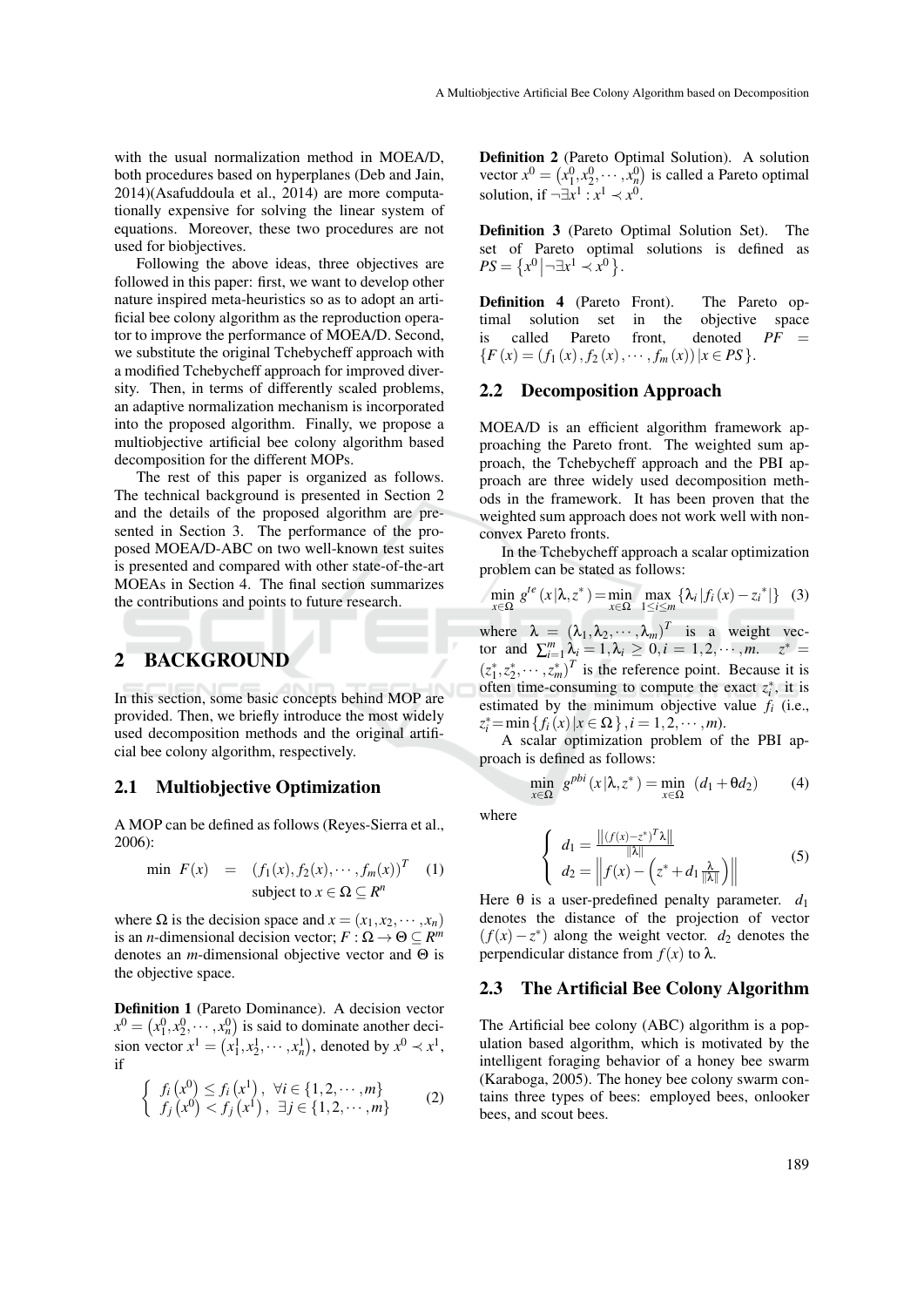In the ABC algorithm, the number of employees and onlookers is equal to the number of food sources. The ABC algorithm first generates a randomly distributed initial population of *N* solutions. Then, the employed bees search the new solutions within the neighborhood in their memory. Let  $X_i =$  ${x_{i,1}, x_{i,2}, \dots, x_{i,n}}$  represent the *i*-th solution in the swarm, where *n* is the dimension. Each employed bee  $X_i$  generates a new position  $V_i$  using the following formula:

$$
V_{i,k} = X_{i,k} + \Phi_{i,k} \times (X_{i,k} - X_{j,k})
$$
 (6)

where  $X_j$  is a randomly selected solution  $(i \neq j)$ , *k* is a random dimension index from the set  $\{1, 2, \dots, n\}$ , and  $\Phi_{i,k}$  is a random number within the range  $[-1,1]$ . After generating a new candidate solution *V<sup>i</sup>* , a greedy selection between  $V_i$  and  $X_i$  is used. Comparing the fitness value between  $V_i$  and  $X_i$ , the better one is adopted to update the population. Once the searching phase of the employed bees is completed, the employed bees share the food source information with the onlooker bees through waggle dances. An onlooker bee chooses a food source with a probability based on a roulette wheel selection mechanism. The probability *P<sup>i</sup>* for the maximization problem is defined as follows:

$$
P_i = \frac{fit_i}{\sum_j^N fit_j} \tag{7}
$$

where *fit<sup>i</sup>* is the fitness value of the *i*-th solution. The better solution often has higher probability to be chosen to reproduce the new solution using Eq. 6. If a position  $X_i$  cannot be improved through a predefined number of cycles, then it is replaced by the new solution  $X_i^{new}$  discovered by the scout bee using the following equation:

$$
X_{i,k}^{new} = lb_i + rand(0,1) \times (ub_i - lb_i)
$$
 (8)

where  $rand(0,1)$  is a random number in [0,1]. The upper and lower boundaries of the *i*-th dimension are *lb<sup>i</sup>* and *ub<sup>i</sup>* , respectively.

### 3 THE PROPOSED ALGORITHM

In this section we will present the details of the new algorithm proposed in this paper.

#### 3.1 Overview

The general framework of the proposed MOEA/D-ABC is given in Algorithm 17. First, a  $\{\lambda^1, \lambda^2, \cdots, \lambda^N\}$  is generated (Zhang and Li, 2007). set of uniformly distributed weight vectors  $\Lambda$  = Then, a population of *N* solutions  $P = \{x_1, x_2, \dots, x_N\}$ 

is initialized randomly, after that the reference point  $z^* = (z_1^*, z_2^*, \cdots, z_m^*)^T$  is initialized. According to the generated weight vectors, the neighborhood range *T* of subproblem *i* as  $B(i) = \{i_1, \dots, i_T\}$  can be obtained by computing the Euclidean distance between all the weight vectors and finding the *T* closest weight vectors. Steps 7-17 are iterated until the termination criterion is met. At each iteration, for the solution  $x_i$ , the mating solutions  $x_k$  and  $x_l$  are chosen from the neighborhood  $B(i)$ . In MOEA/D-ABC, we use the ABC operator and polynomial mutation operator to reproduce the offspring *y*, which will be introduced in detail in Section 3.3. Then the new offspring is used to update the reference point and neighboring solutions. In addition, we use the modified Tchebycheff approach to determine the search direction for updating the neighboring solutions.

| Algorithm 1: Framework of MOEA/D-ABC.                                      |  |  |  |  |  |  |  |  |  |
|----------------------------------------------------------------------------|--|--|--|--|--|--|--|--|--|
| 1 Generate a set of weight vector                                          |  |  |  |  |  |  |  |  |  |
| $\Lambda \leftarrow {\lambda^1, \lambda^2, \cdots, \lambda^N};$            |  |  |  |  |  |  |  |  |  |
| 2 Initialize the population $P \leftarrow \{x_1, x_2, \cdots, x_N\};$      |  |  |  |  |  |  |  |  |  |
| 3 Initialize the reference point                                           |  |  |  |  |  |  |  |  |  |
| $z^* \leftarrow (z_1^*, z_2^*, \cdots, z_m^*)^T;$                          |  |  |  |  |  |  |  |  |  |
| 4 for $i = 1 : N$ do                                                       |  |  |  |  |  |  |  |  |  |
| $B(i) \leftarrow \{i_1, i_2, \cdots, i_T\}$ , where<br>5 <sup>5</sup>      |  |  |  |  |  |  |  |  |  |
| $\lambda^{i_1}, \lambda^{i_2}, \cdots, \lambda^{i_T}$ are T closest weight |  |  |  |  |  |  |  |  |  |
| vectors to $\lambda^i$ ;                                                   |  |  |  |  |  |  |  |  |  |
| 6 end                                                                      |  |  |  |  |  |  |  |  |  |
| 7 while the termination criterion is not satisfied                         |  |  |  |  |  |  |  |  |  |
| do                                                                         |  |  |  |  |  |  |  |  |  |
| for $i = 1 : N$ do<br>8                                                    |  |  |  |  |  |  |  |  |  |
| $E \leftarrow B(i)$ ;<br>9                                                 |  |  |  |  |  |  |  |  |  |
| Select an index $k \in E$ based on<br>10                                   |  |  |  |  |  |  |  |  |  |
| roulette wheel selection;                                                  |  |  |  |  |  |  |  |  |  |
| Randomly select an index $l \in E$ and<br>11                               |  |  |  |  |  |  |  |  |  |
| $l \neq k$ ;                                                               |  |  |  |  |  |  |  |  |  |
| $\bar{y} \leftarrow$ ABCO perator $(x_k, x_l)$ ;<br>12                     |  |  |  |  |  |  |  |  |  |
| $y \leftarrow$ PolynomialMutationOperator $(\bar{y})$ ;<br>13              |  |  |  |  |  |  |  |  |  |
| UpdateIdealPoint $(y, z^*)$ ;<br>14                                        |  |  |  |  |  |  |  |  |  |
| UpdateNeighborhood $(y, z^*, \Lambda, B(i))$ ;<br>15                       |  |  |  |  |  |  |  |  |  |
| end<br>16                                                                  |  |  |  |  |  |  |  |  |  |
| 17 end                                                                     |  |  |  |  |  |  |  |  |  |

## 3.2 Modified Tchebycheff Approach

In MOEA/D-ABC, we adopt the modified Tchebycheff approach, which is defined as follows:

$$
\min_{x \in \Omega} g^{mte}(x|\lambda, z^*) = \min_{x \in \Omega} \max_{1 \le i \le m} \left\{ \frac{1}{\lambda_i} |f_i(x) - z_i^*| \right\} \tag{9}
$$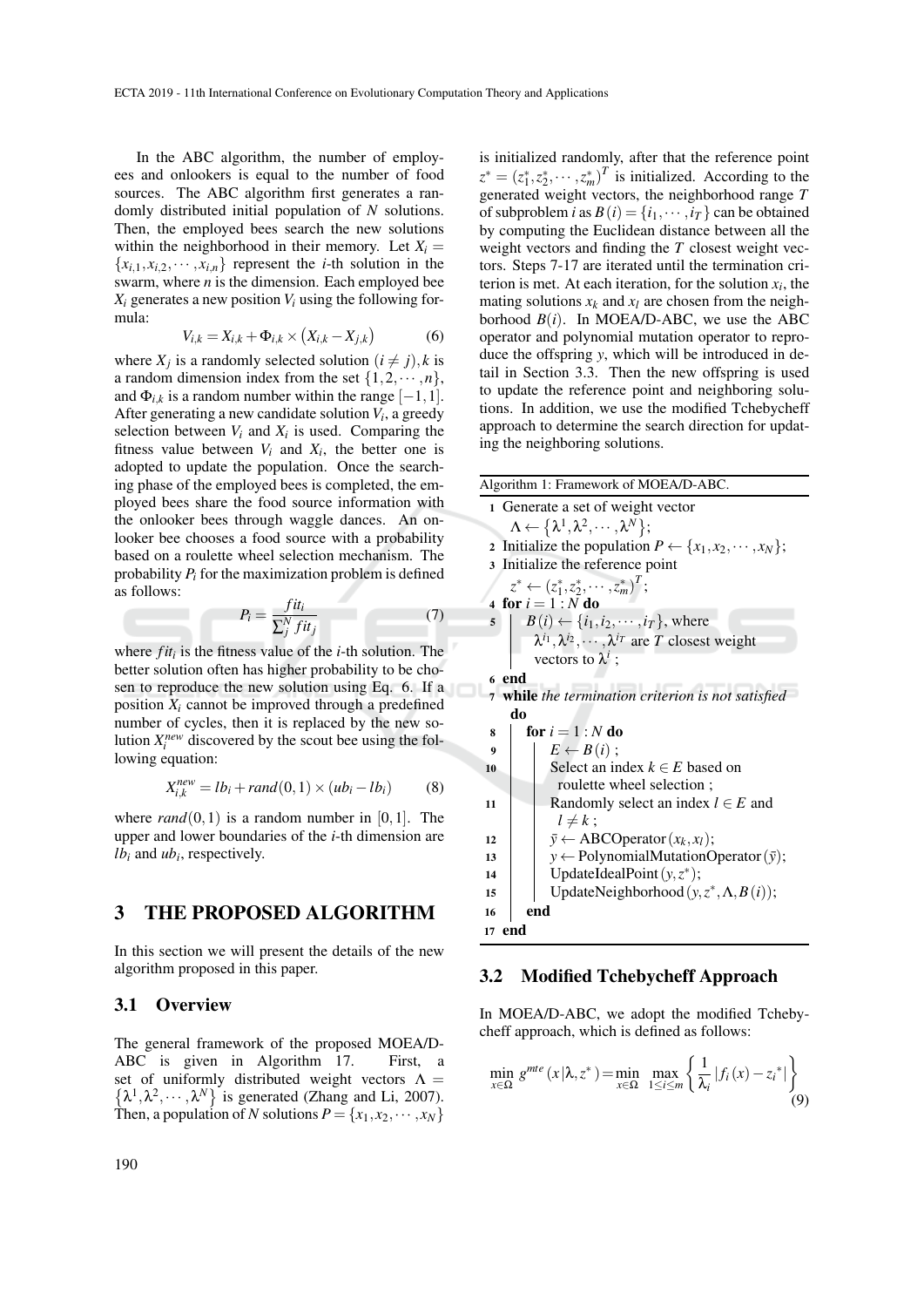where  $\lambda = (\lambda_1, \lambda_2, \cdots, \lambda_m)^T$  is a weight vector and  $\sum_{i=1}^{m} \lambda_i = 1, \lambda_i \ge 0, i = 1, 2, \dots, m$ .  $z^* =$  $(z_1^*, z_2^*, \dots, z_m^*)^T$  is the reference point. It is worth noting that the modified Tchebycheff approach has two advantages (Yuan et al., 2015) over the original one in MOEA/D (Zhang and Li, 2007). First, the modified form can produce more uniformly distributed solutions with a set of uniformly spread weight vectors. Second, each weight vector corresponds to a unique solution on the Pareto front (PF). The proof can be found in Theorem 1.

Theorem 1. *Assume the straight line passing through reference point*  $z^*$  *with the direction vector*  $\lambda =$  $(\lambda_1, \lambda_2, \ldots, \lambda_m)^T$  has a intersection with the PF, then *the intersection point is the optimal solution to*  $\Gamma(x)$  $(i.e., \Gamma(x) = \max_{1 \le i \le m}$  $\int$   $\frac{1}{2}$  $\frac{1}{\lambda_i} |f_i(x) - z_i^*|$ .

*Proof.* Let  $F(x)$  be the intersection point with the PF, then we can have the following equality

$$
\frac{f_1(x) - z_1^*}{\lambda_1} = \frac{f_2(x) - z_2^*}{\lambda_2} = \dots = \frac{f_m(x) - z_m^*}{\lambda_m} = C
$$
\n(10)

where *C* is a constant. Suppose  $F(x)$  that is not the optimal solution to Γ(*x*), then  $\exists F(y)$  satisfies Γ(*y*) <  $Γ(x)$ . According to Eq. 10,  $Γ(x) = C$ . Then  $∀k ∈$  $\{1,2,\cdots,m\}$ , we have

$$
\frac{f_k(y) - z_k^*}{\lambda_k} \le \Gamma(y) < C = \frac{f_k(x) - z_k^*}{\lambda_k} \tag{11}
$$

Hence,  $f_k(y) < f_k(x)$ . This is in contradiction with the condition that  $F(x)$  is the intersection point on the PF and the supposition is invalid.  $\Box$ 

#### 3.3 The ABC Operator

Inspired by the ABC algorithm, we adopt the ABC operator to reproduce the offspring. For each solution  $x_i$ , one mating solution  $x_k$  is chosen based on the roulette wheel selection mechanism and another  $x_l$  ( $l \neq k$ ) is randomly selected from the neighborhood  $B(i)$ . To get the mating solution  $x_k$ , assuming there is a solution  $x_i$  and its associated weight vector  $\lambda^i$ . First, the fitness value of the solution  $x_i$  can be calculated using the following equation:

$$
\Gamma(x_i) = \max_{1 \le j \le m} \left\{ \frac{1}{\lambda_j^i} \left| f_j(x_i) - z_j^* \right| \right\} \qquad (12)
$$

In this way we can obtain *T* fitness values  $\Gamma(B(i))$ of the neighboring solutions with the same weight vector  $\lambda^i$ . Then the fitness value of the solution  $x_i$ can be converted in the following way:

$$
\Gamma^*(x_i) = \exp\left(\frac{-\Gamma(x_i)}{\Sigma \Gamma(B(i))/T}\right) \tag{13}
$$

According to the converted *T* fitness values the mating solution  $x_k$  can be determined using the roulette wheel selection mechanism. For each solution  $x_i$ , the new solution  $\bar{y}$  is computed as follows:

$$
\bar{y} = x_k + \Phi_i \times (x_k - x_l) \tag{14}
$$

where  $\Phi_i$  is a *n*-dimensional random vector within the range  $[-1,1]$ . After using the ABC operator to obtain the new solution  $\bar{y}$ , we apply a polynomial mutation operator (Deb and Kalyanmoy, 2001) on  $\bar{y}$  to produce a new offspring *y*.

#### 3.4 Adaptive Normalization

For disparately scaled objectives the original MOEA/D sometimes cannot provide satisfying results. The normalization operators are by default incorporated into the MOEA/D framework. In recent research there are three typical normalization approaches proposed in MOEA/D (Zhang and Li, 2007), NSGA-III (Deb and Jain, 2014), and I-DBEA (Asafuddoula et al., 2014). The normalization procedures in NSGA-III and I-DBEA are similar to some extent, as both aim to find the extreme points to constitute a hyperplane. However, these two algorithms are more computationally expensive for solving the linear system of equations and sometimes result in abnormal normalization results (Yuan et al., 2014). Therefore, in this paper we select a simple and efficient way to normalize the objectives.

For a solution  $x_i$  the objective value  $f_i(x_i)$   $(j = 1, 2, \dots, m)$  can be replaced with the normalized objective value  $\bar{f}_i(x_i)$  as follows:

$$
\bar{f}_j(x_i) = \frac{f_j(x_i) - z_j^*}{z_j^{\max} - z_j^*}
$$
\n(15)

where  $z_j^{\text{max}}$  is the maximum value of objective  $f_j$  in the current population.

#### 3.5 Computational Complexity

For MOEA/D-ABC, the major computational costs are the iteration process in the Algorithm 17. Step 9-13 mainly need  $O(mT)$  operations to calculate the modified Tchebycheff values for choosing the mating solutions based on the roulette wheel selection mechanism. Step 14 performs *O*(*m*) comparisons to update the reference point. Step 15 requires  $O(mT)$  computations to update the neighborhood. Thus, the overall computational complexity of MOEA/D-ABC is *O*(*mNT*) in one generation. Considering the adaptive normalization operator incorporated into the MOEA/D-ABC for solving the scaled optimization problems, the computational complexity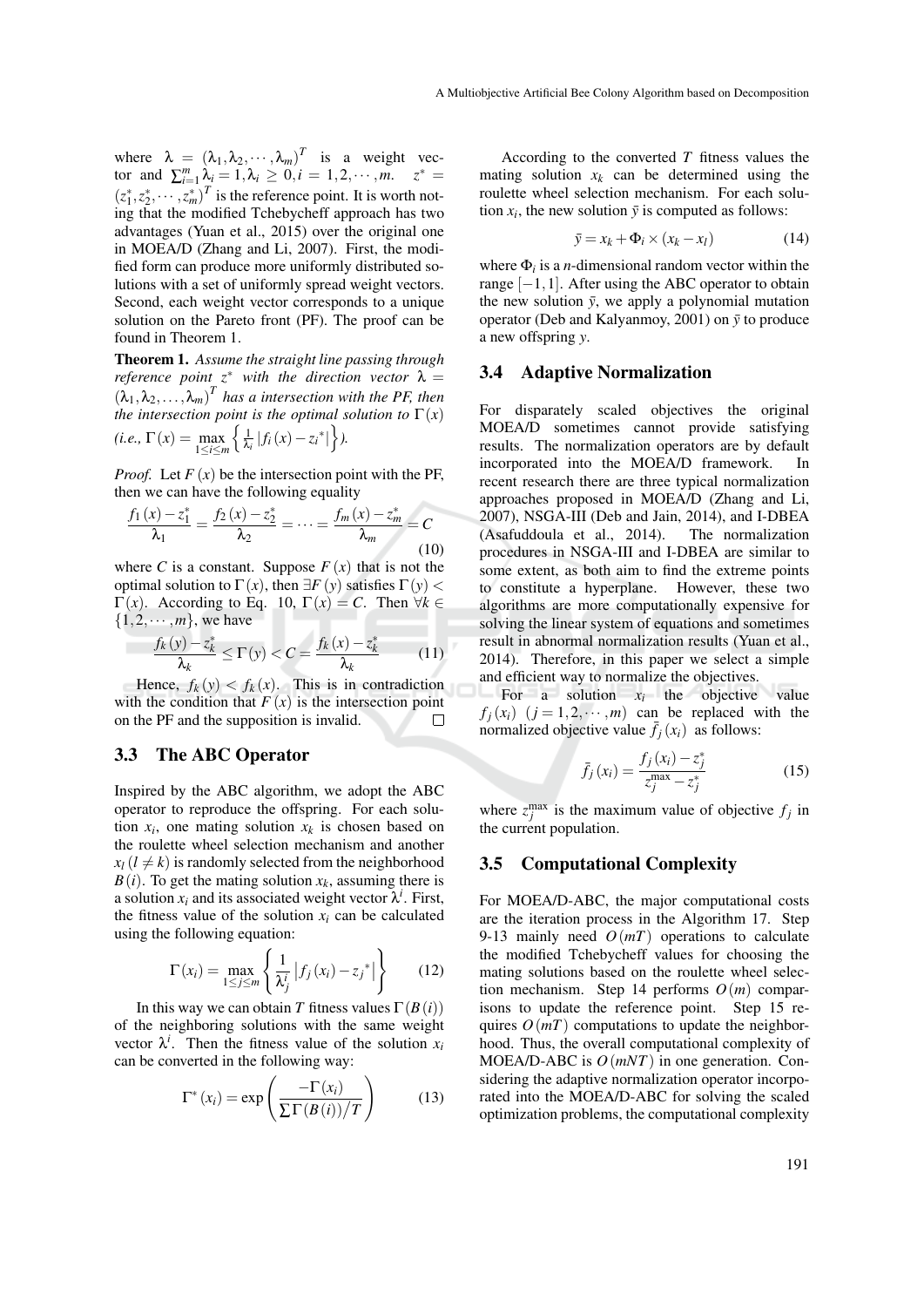of MOEA/D-ABC will be  $O(mN^2)$  in one generation since *T* is smaller than *N*.

### 4 EXPERIMENTAL STUDIES

In this section we compare the performance of the proposed algorithm with other state-of-the-art MOEAs for solving different MOPs.

#### 4.1 Experiment Settings

The proposed MOEA/D-ABC is implemented in the PlatEMO framework (Tian et al., 2017). For better comparison the other algorithms are also chosen from the PlatEMO. Two well-known ZDT (Zitzler et al., 2000) and DTLZ (Deb et al., 2001) test suites are used as test instances.

In order to evaluate the performance of the proposed algorithm, we have chosen the inverse generational distance (IGD) (Veldhuizen and Lamont, 1998) as a performance metric which can reflect both convergence and diversity. Since the exact Pareto front of the test problems is known we can easily locate some uniformly targeted points in the optimal surface. Let *P* <sup>∗</sup> be a set of these uniformly targeted points. Let *A* be a set of final non-dominated solutions in the objective space, which can be obtained for each algorithm. The IGD metric is computed as follows: HND

IGD 
$$
(A, P^*) = \frac{1}{|P^*|} \sqrt{\sum_{i=1}^{|P^*|} \tilde{d}_i^2}
$$
 (16)

where  $\tilde{d}_i$  is the Euclidean distance between the *i*-th member of the set  $P^*$  and its nearest member in the set *A*. As for the IGD metric the smaller value means the obtained solutions have better quality. For each test instance 30 independent runs are performed and mean and standard deviation of the IGD values are recorded. For all algorithms we use the solutions from the final generation to compute the performance metrics.

In the experiment the performance of MOEA/D-ABC is compared with NSGA-II (Deb et al., 2002), MOEA/D (Zhang and Li, 2007) and MOEA/D-DE (Li and Zhang, 2009). The original MOEA/D study proposes two procedures MOEA/D-TCH using the Tchebycheff and MOEA/D-PBI using the PBI approach. Table 1 presents some parameters for crossover and mutation operators used in MOEA/D-ABC, NSGA-II, MOEA/D-TCH and MOEA/D-DE.

The other additional parameters are set according to suggestions given by their original papers. The

Table 1: Parameters for crossover and mutation.

| Parameters                                  | MOEA/D-ABC | NSGA-II | MOEA/D-TCH | MOEA/D-DE |
|---------------------------------------------|------------|---------|------------|-----------|
| SBX probability $(p_c)$                     |            |         |            |           |
| Polynomial mutation probability $(p_m)$     | 1/n        | 1/n     | 1/n        | 1/n       |
| Distribution index for crossover $(\eta_c)$ |            | 20      | 20         |           |
| Distribution index for mutation $(\eta_m)$  | 20         | 20      | 20         | 20        |
| DE operator control parameter $(CR)$        | ۰          | ۰       | ٠          |           |
| DE operator control parameter $(F)$         |            | ۰       | ۰          | 0.5       |

neighborhood size *T* is set to be 20 and the penalty parameter θ is set to 5 for MOEA/D-PBI. In MOEA/D-DE the probability  $\delta$  of choosing the parent solution form the whole population is set to 0.9 and the maximum number of replaced solutions  $n_r$  is set to 2. As analyzed above MOEA/D-ABC has the obvious advantage of having less parameters.

#### 4.2 Normalized Test Problems

Initially we use the ZDT problems and the DTLZ problems (DTLZ1, DTLZ2, DTLZ3, DTLZ4) to test the performance of the respectively used algorithms. The number of variables  $D$  is set according to the original papers. Since the test problems have similar range of values for each objective they are called "normalized test problems". For all 2-objective  $(m = 2)$ ZDT test problems the population size *N* in NSGA-II and other variants of MOEA/D is set to be 100 and the number of function evaluations (*FEs*) is set as 30000. For all 3-objective ( $m = 3$ ) DTLZ test problems *N* is set to 200 and *FEs* is set to 100000.

Fig. 1 shows the obtained fronts with the median value of IGD performance metric of all algorithms for ZDT4 and DTLZ1. From Fig. 1 we can observe that the proposed algorithm MOEA/D-ABC can determine the Pareto optimal solutions with better convergence and diversity. Compared with the other three algorithms MOEA/D-DE has the worst convergence for the ZDT4 problem with its many local optima. NSGA-II can determine the random non-dominated solutions in the Pareto front. Both MOEA/D-TCH and MOEA/D-DE use the Tchebycheff approach as decomposition method to obtain the similar Pareto front. MOEA/D-ABC performs much better than MOEA/D-TCH and MOEA/D-DE with regard to the diversity which illustrates that the modified Tchebycheff approach improves the diversity of MOEA/D compared with the original Tchebycheff approach. Table 2 shows that MOEA/D-ABC outperforms the other three algorithms with respect to the IGD performance metric.

### 4.3 Scaled Test Problems

To investigate the proposed algorithm's performance in the case of disparately scaled objectives we choose the modified ZDT1 and ZDT2 as two two-objective test instances and DTLZ1 and DTLZ2 as the two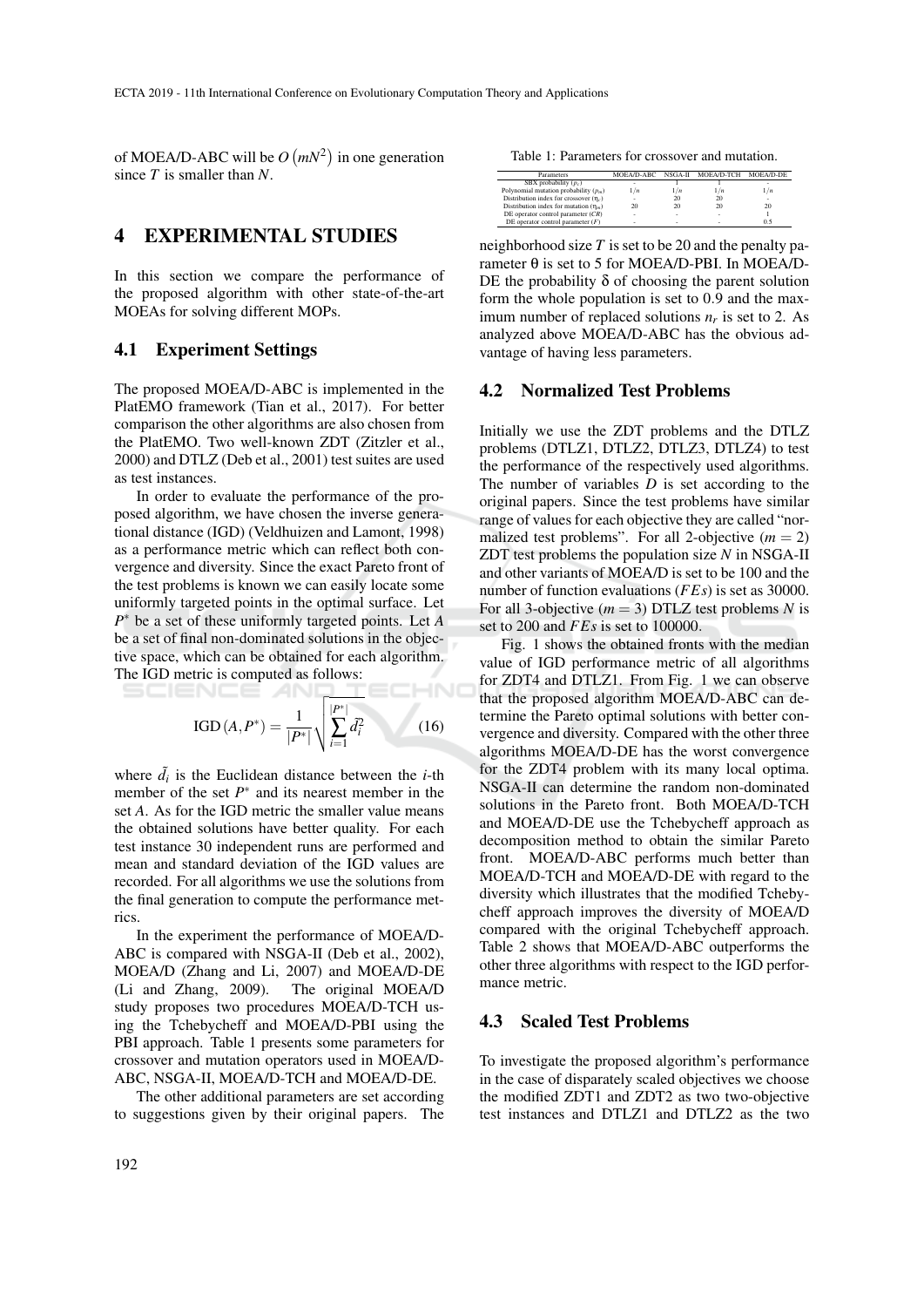

Figure 1: Obtained solutions by MOEA/D-ABC, NSGA-II, MOEA/D-TCH, and MOEA/D-DE for ZDT4 and DTLZ1.

| Problem          | N   | m              | D  | <i>FEs</i> | MOEA/D-ABC            | $NSGA-II$               | MOEA/D-TCH            | MOEA/D-DE             |
|------------------|-----|----------------|----|------------|-----------------------|-------------------------|-----------------------|-----------------------|
| ZDT1             | 100 | 2              | 30 | 30000      | $4.0371e-3(6.09e-5)$  | $4.6043e-3$ $(1.84e-4)$ | 5.8106e-3 (5.88e-3)   | $1.1626e-2(5.42e-3)$  |
| ZDT <sub>2</sub> | 100 | 2              | 30 | 30000      | $3.8379e-3$ (2.29e-5) | $4.7864e-3$ $(1.99e-4)$ | $5.3845e-3(4.66e-3)$  | $9.4609e-3(3.62e-3)$  |
| ZDT3             | 100 | 2              | 30 | 30000      | $1.0928e-2(3.85e-2)$  | $4.1278e-2(5.03e-2)$    | $1.9680e-2(2.06e-2)$  | $2.5511e-2(1.52e-2)$  |
| ZDT4             | 100 | 2              | 10 | 30000      | $4.5511e-3(9.93e-4)$  | $5.4563e-3(9.52e-4)$    | $7.3588e-3(4.00e-3)$  | $1.8529e-1(1.62e-1)$  |
| ZDT <sub>6</sub> | 100 | $\mathfrak{D}$ | 10 | 30000      | $3.1078e-3(1.07e-5)$  | $3.7673e-3$ $(1.14e-4)$ | $3.1968e-3(4.79e-5)$  | $3.1125e-3(1.63e-5)$  |
| DTLZ1            | 200 | 3              | 7  | 100000     | $1.4208e-2(6.95e-4)$  | $1.9097e-2(9.01e-4)$    | $1.9937e-2(2.02e-5)$  | $1.9716e-2(5.19e-5)$  |
| DTLZ2            | 200 | 3              | 12 | 100000     | $3.7745e-2(3.05e-4)$  | $4.8807e-2(1.49e-3)$    | 4.9259e-2 (7.96e-5)   | $4.8923e-2(2.25e-4)$  |
| DTLZ3            | 200 | 3              | 12 | 100000     | 4.3475e-2 (2.96e-3)   | $4.8337e-2(1.22e-3)$    | $4.8881e-2(2.52e-4)$  | $1.3899e-1$ (4.83e-1) |
| DTLZ4            | 200 | 3              | 12 | 100000     | $4.1621e-2(1.35e-3)$  | $4.8543e-2(1.33e-3)$    | $2.7569e-1$ (2.73e-1) | 7.3774e-2 (6.23e-2)   |

three-objective test instances. The modified objective *fi* is multiplied with a factor 10*i*−<sup>1</sup> . For example, objectives  $f_1$ ,  $f_2$  and  $f_3$  for the three-objective scaled DTLZ1 problem are multiplied with  $10^0$ ,  $10^1$  and  $10^2$ , respectively.

To handle the differently scaled test problems, we incorporate the adaptive normalization operator presented in Section 3.4 into the proposed MOEA/D-ABC. The original MOEA/D-TCH with and without normalization procedure is also used to compare the performance. For clarity, we denote the MOEA/D-ABC using the normalization procedure as MOEA/D-ABC-N, MOEA/D-TCH with normalization procedure as MOEA/D-TCH-N, respectively. Fig. 2 shows the distribution of obtained solutions for MOEA/D-ABC-N, MOEA/D-TCH-N and MOEA/D-TCH on scaled ZDT1 and DTLZ1. It is clear that the normalization operator can greatly improve the performance for handling the scaled problems. Both MOEA/D-ABC-N and MOEA/D-TCH-N can obtain better distributed solutions than MOEA/D-TCH with regard to two-objective test instances. MOEA/D-TCH is not able to handle the differently scaled DTLZ1 without normalization. It is interesting to observe that MOEA/D-ABC-N is superior to MOEA/D-TCH-N with respect to diversity for solving three-objective

test instances. The IGD performance metric values of concerning algorithms are shown in Table 3 which also verifies the efficiency and reliability of MOEA/D-ABC with normalization for solving disparately scaled objective problems.

#### 4.4 MOEA/D-ABC vs MOEA/D-PBI

In the original MOEA/D study (Zhang and Li, 2007), MOEA/D-PBI can obtain much better distribution of solutions than NSGA-II and MOEA/D-TCH on DTLZ1 and DTLZ2 instances when setting the penalty parameter as 5. According to the experiments on normalized test problems, MOEA/D-ABC can also get good results on three-objective instances. To further compare the performance of MOEA/D-ABC and MOEA/D-PBI, we choose DTLZ5 and DTLZ6 as the test instances.

Fig. 3 shows the obtained Pareto fronts with MOEA/D-ABC and MOEA/D-PBI on DTLZ5. It is clear that MOEA/D-PBI is unable to find the convergent front with the penalty factor 5. However, MOEA/D-ABC can determine the front approaching the true Pareto front. Table 4 shows the IGD metric of the obtained solutions with MOEA/D-ABC and MOEA/D-PBI for DTLZ5 and DTLZ6 instances.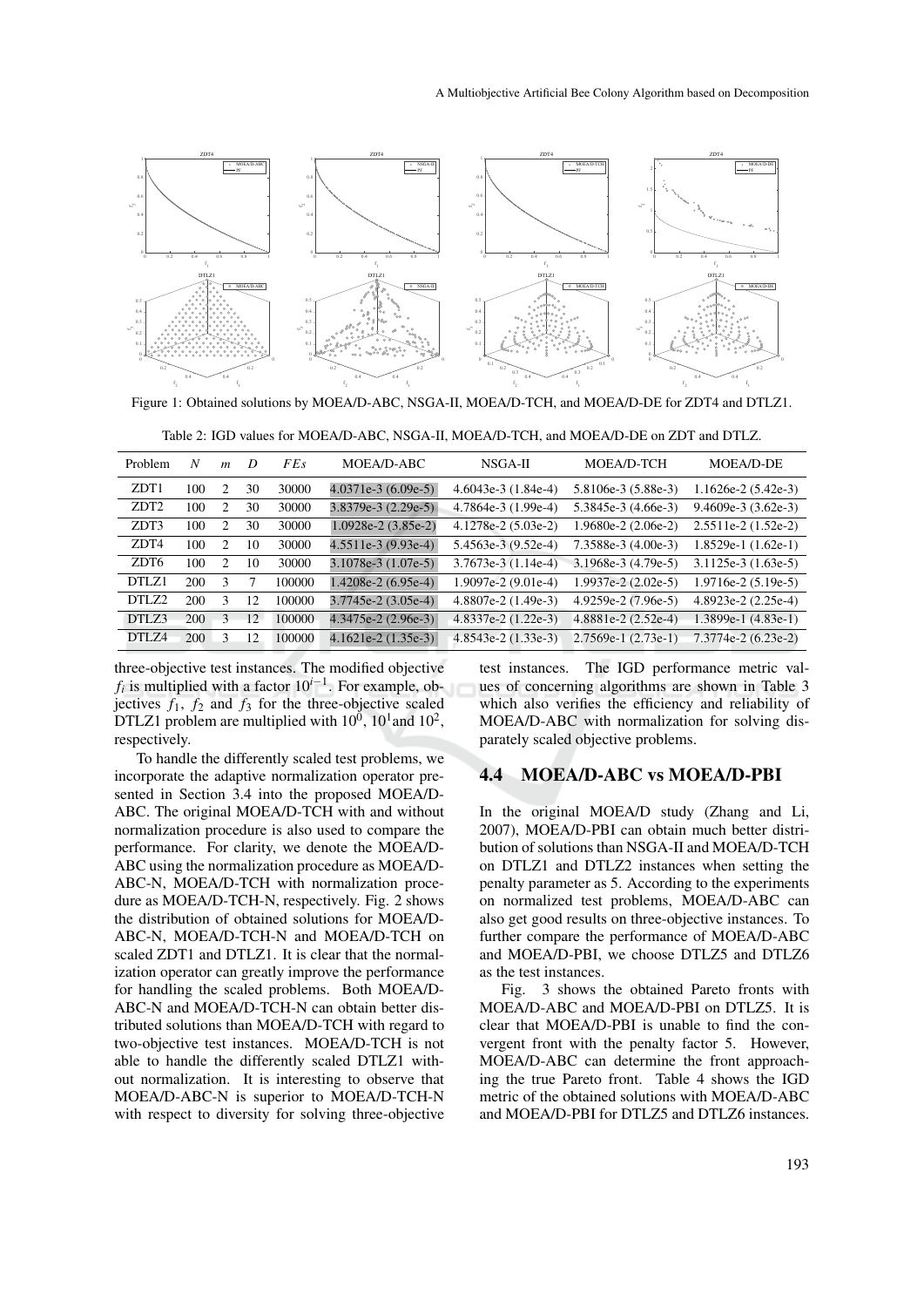

Figure 2: Obtained solutions by MOEA/D-ABC-N, MOEA/D-TCH-N, and MOEA/D-TCH for scaled ZDT1 and DTLZ1.

| <b>Problem</b>   | N   | $\boldsymbol{m}$ | $\overline{D}$ | FE <sub>s</sub> | MOEA/D-ABC-N         | MOEA/D-TCH-N                              | MOEA/D-TCH           |
|------------------|-----|------------------|----------------|-----------------|----------------------|-------------------------------------------|----------------------|
| ZDT <sub>1</sub> | 200 |                  | 30             | 100000          | $1.1069e-2(3.68e-5)$ | $1.1043e-2(7.72e-6)$                      | $5.0087e-2(6.85e-5)$ |
| ZDT <sub>2</sub> | 200 |                  | 30             | 100000          | $1.1358e-2(1.14e-5)$ | $6.8675e-1(1.42e+0)$                      | $4.0293e-2(8.80e-6)$ |
| DTLZ1            | 200 | $\mathcal{R}$    |                | 100000          | $1.2620e-1(2.06e-2)$ | $5.2850e-1$ $(5.72e-3)$                   | $9.1805e+0(8.39e-3)$ |
| DTLZ2            | 200 | $\mathcal{L}$    | 12.            | 100000          | $3.1699e-1(2.07e-2)$ | $1.0600e+0(2.27e-3)$ $1.5530e+1(9.49e-3)$ |                      |

Based on the above result analysis we see that the use of a penalty parameter cannot always obtain good results. MOEA/D-PBI requires an appropriate setting of the penalty parameter for different problems. MOEA/D-ABC is a more stable and efficient algorithm to solve different optimization problems.

## 5 CONCLUSIONS AND FUTURE **WORK**

In this paper we have developed a multiobjective artificial bee colony algorithm based on decomposition for solving multiobjective optimization problems. The proposed MOEA/D-ABC approach adopts a novel ABC operator as new reproduction operator and a modified Tchebycheff approach as new decomposition method, respectively. The above two operators are used to improve the convergence and diversity of the algorithm. Furthermore, the adaptive normalization operator is incorporated into the proposed MOEA/D-ABC for handling differently scaled problems.

In the experiment two well-known test suites and some modified scaled test instances are applied to test the performance of proposed MOEA/D-ABC and compare them with other state-of-the-art MOEAs. The test problems involve fronts that have convex,

concave, disjointed, non-uniformly distributed, differently scaled, and many local fronts where an optimization algorithm can get stuck in. The protimization algorithm can get stuck in. posed MOEA/D-ABC can obtain a well-converging and well-diversified set of solutions repeatedly for all problems, which shows its obvious advantage over other state-of-the-art MOEAs. Moreover, there is another advantage of MOEA/D-ABC which is that it does not require any additional parameters with respect to the reproduction operator compared with other versions of MOEA/Ds.

In the future we will study the performance of the proposed MOEA/D-ABC for solving manyobjective problems with more than three objectives. It would also be interesting to study how the proposed MOEA/D-ABC performs in practice.

## REFERENCES

- Al Moubayed, N., Petrovski, A., and McCall, J. (2014). D2mopso: Mopso based on decomposition and dominance with archiving using crowding distance in objective and solution spaces. *Evolutionary computation*, 22(1):47–77.
- Asafuddoula, M., Ray, T., and Sarker, R. (2014). A decomposition-based evolutionary algorithm for many objective optimization. *IEEE Transactions on Evolutionary Computation*, 19(3):445–460.